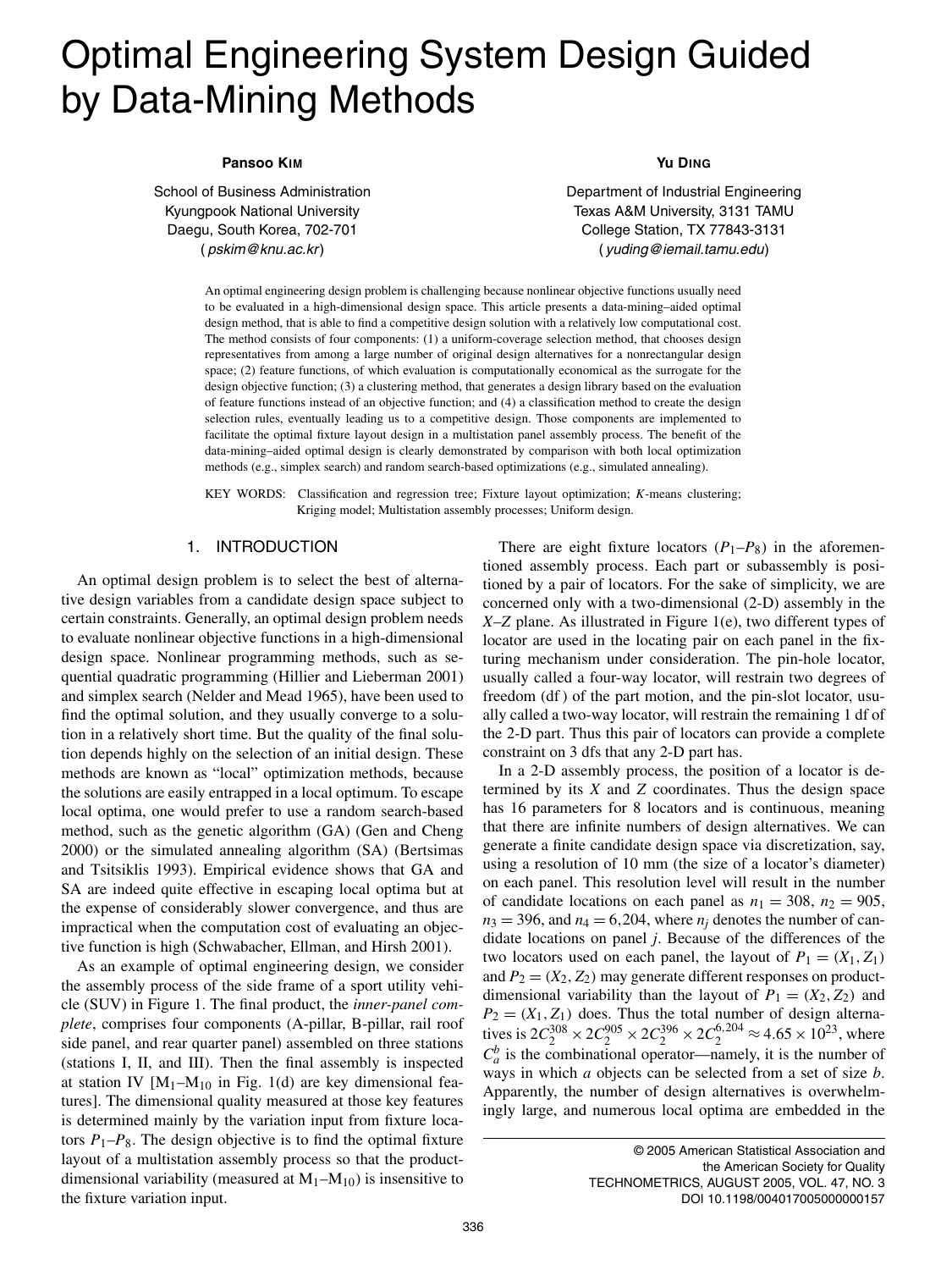

(e) Two types of locators

Figure 1. Assembly Process of an SUV Side Frame.

16-dimension design space. Any local optimization method will hardly be effective, and a GA/SA random search could be inefficient.

Recently, noteworthy efforts have been made in using datamining methods to aid the process of an optimal engineering design (Schwabacher et al. 2001; Igusa, Liu, Schafer, and Naiman 2003). The basic idea is to use a data-mining method various classification methods are the major ones used in such applications—to extract good initial designs from a large volume of design alternatives. In other words, if the design alternatives are treated as a dataset, then a data-mining method may be able to discover valuable structures within the dataset and generalize design selection rules leading us to a much smaller good design subset, which is more likely to yield a better design solution even if a local optimization method is applied.

The idea is illustrated in Figure 2. A data-mining method generalizes the design selection rules based on the training data in a design library, which in turn is created either from a collection of historical design results or from random sampling among design alternatives. The resulting selection rules are often expressed as a classification tree or, equivalently, a set of "if-then" rules. Then the large number of design alternatives will pass through the selection rules, and certain local optimization methods will be applied to the selected good designs to find the final optimal design. Schwabacher et al. (2001), for instance, applied this idea in the prototype selection of structures of a racing yacht and a supersonic aircraft, where their design li-



Figure 2. Design Optimization Using Data-Mining Methods.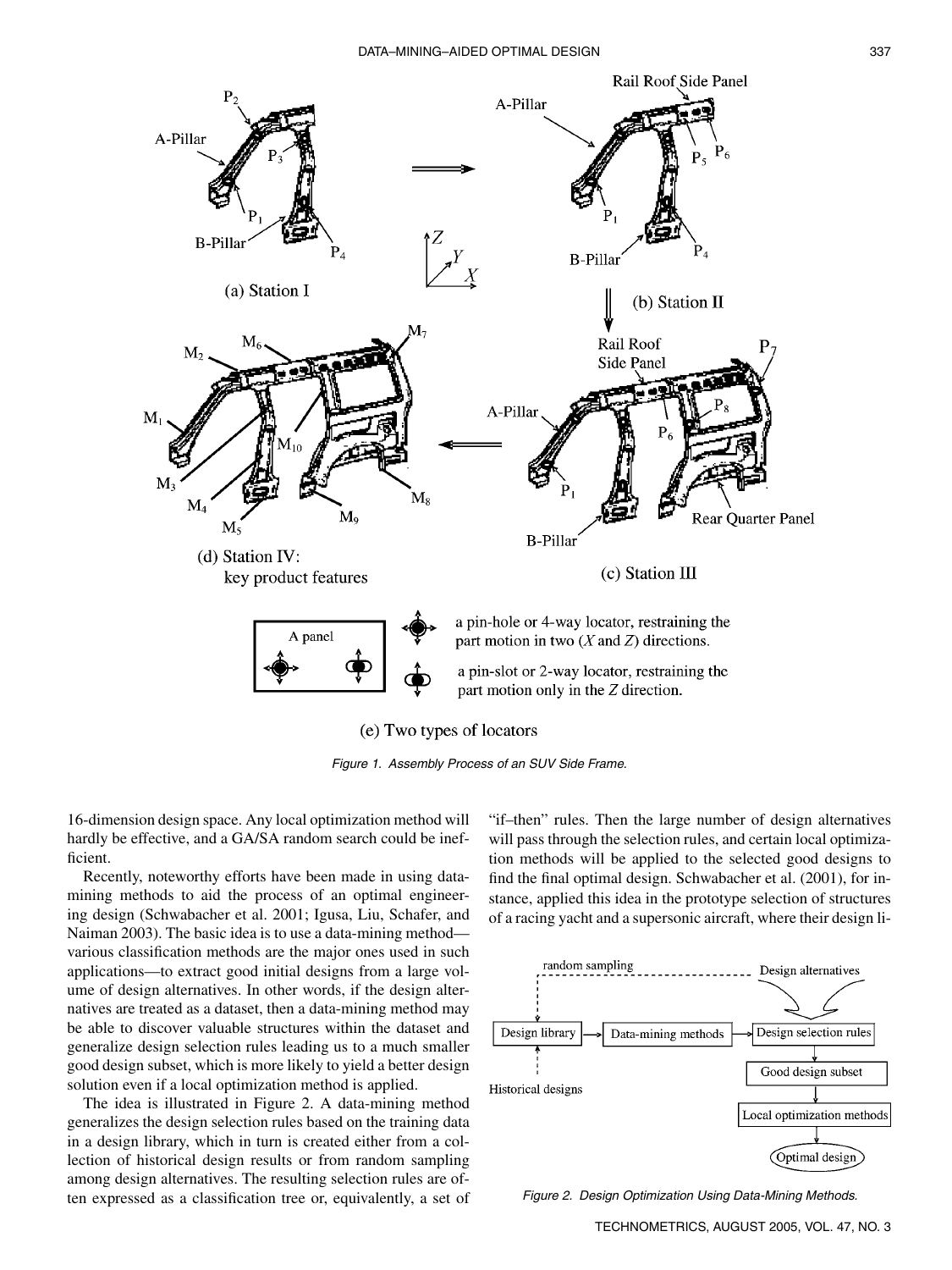brary is created from historical designs and a C4.5 decision tree (Quinlan 1993) is used to generate the design selection rules.

Although the general idea as described in Figure 2 could aid in discovering valuable design selection guidelines, there is a major obstacle to applying this idea to engineering design problems, especially those with a computationally expensive objective function. The obstacle is that for a new design without sufficient historical data, generation of design selection rules needs to evaluate the objective functions of all designs in a design library. For the design library to be representative of a large volume of design alternatives, one will have to include a sufficient number of designs in the library—potentially too many to be computationally affordable for generating the design selection rules.

In the design of a civil structure, Igusa et al. (2003) proposed a more sophisticated idea that circumvents frequent evaluation of an objective function. They recommend using a much simpler feature function together with a clustering method to reduce the number of designs whose objective function needs to be evaluated for the generation of a classification tree.

Following the general idea proposed by Igusa et al. (2003), we develop a data-mining-aided optimization method for the aforementioned multistation fixture layout design. The method includes the following components: (1) a uniform-coverage selection method that chooses design representatives from among a large amount of original design alternatives for a nonrectangular design space; (2) feature functions; of which evaluation is computationally economical as the surrogate for the design objective function; (3) a clustering method that generates a design library based on the evaluation of feature functions instead of an objective function; and (4) a classification method to create the design selection rules, eventually leading us to a competitive design. We demonstrate the design effectiveness and efficiency of the proposed method by comparison with the simulated annealing algorithm and a local optimization method.

Among the aforementioned four components, identifying good feature functions as a surrogate for the true objective function plays a critical role. Existence of such a set of feature functions is actually the reason why we can eventually reduce computation. However, identification of feature functions is still ad hoc and a matter of engineering knowledge. For this reason, we caution the reader that the success of the proposed methodology depends greatly on the presence and reliability of such knowledge.

The article is organized as follows. Section 2 presents the data-mining-aided design method and develops each component in the context of the multistation fixture layout design. Section 3 implements the resulting method and compares the algorithm performance with other optimization methods. Finally, Section 4 concludes the article.

# 2. DATA-MINING-AIDED OPTIMAL **DESIGN METHOD**

#### $2.1$ Design Objective and Overview of the Method

The goal of fixture layout design, as already mentioned in Section 1, is to find an optimal layout so that assemblydimensional variability is insensitive to variation of inputs from fixture locators. Research efforts have been made to establish a linear variation propagation model that links the productdimensional deviation (measured at  $M_1-M_{10}$ ) to fixture locator deviations at  $P_1-P_8$  on three assembly stations (Jin and Shi 1999; Ding, Ceglarek, and Shi 2000; Camelio, Hu and Ceglarek 2003). Based on the variation model, a sensitivity index  $S$  was developed by Kim and Ding (2004) as a nonlinear function of the coordinates of fixture locators, represented by the  $16 \times 1$  parameter vector  $\theta \equiv [X_1 \quad Z_1 \quad \cdots \quad X_8 \quad Z_8]^{T}$ , where  $X_i$  and  $Z_i$ are the pair of coordinates of locator  $P_i$ . Using this notation, the fixture layout design attempts to find a set of  $\theta$  that minimizes the sensitivity S while satisfying the geometric constraint  $G(\cdot)$ , that is,

$$
\min_{\theta} S(\theta),
$$
  
subject to  $G(\theta) \ge 0.$  (1)

Equation (1) actually captures a general formulation of a nonlinear optimization problem;  $S(\cdot)$  is the objective function,  $G(\cdot)$  is the constraint function, and  $\theta$  is the vector of design parameters. In the foregoing formulation, without loss of generality, we present a minimization problem. A maximization problem can be solved in the same fashion. The objective function  $S(\cdot)$  in an engineering optimal design is generally complicated. For example, if we consider the flexibility of parts during assembly operations, then  $S(\cdot)$  will have to be evaluated using computationally expensive finite-element analysis (FEA) codes (Camelio et al. 2003). For this reason, the efficiency of an optimal design algorithm can be loosely determined by how often  $S(\cdot)$  is evaluated—we denote by T the computer time necessary to calculate  $S(\cdot)$  once.

There is virtually no efficient method that allows us to directly optimize over the huge volume of original design alternatives, such as the possible combinations of locators, as many as  $4.65 \times 10^{23}$ , in the multistation fixture layout design. The proposed method starts with extracting design representatives from original design alternatives. However, it is often the case that the design representatives, although remarkably fewer than the original design alternatives, are still too many to be used as the design library. In this article we use a clustering method with a set of computationally simple feature functions to facilitate the creation of a design library. This procedure will allow us to eventually have an affordable number of designs as a training dataset in a design library. The overall framework is illustrated in Figure 3, as a modification to Figure 2. In the following sections we present the considerations and procedures for realizing each component of the data-mining-aided optimal design.

#### **Candidate Design Space**  $2.2$

Before getting into the details of the proposed design method, we first describe the design space for candidate locators (called the "candidate design space"). The candidate design space imposed by  $G(\cdot)$  in (1) is different from the natural boundary of each panel. The boundary of the candidate design space should be at least 35 mm away from the edge of a panel due to an engineering safety requirement, because a locating hole that is too close to the edge may not be able to ensure the load exerted during fixturing. In addition to this, we know that a part-positioning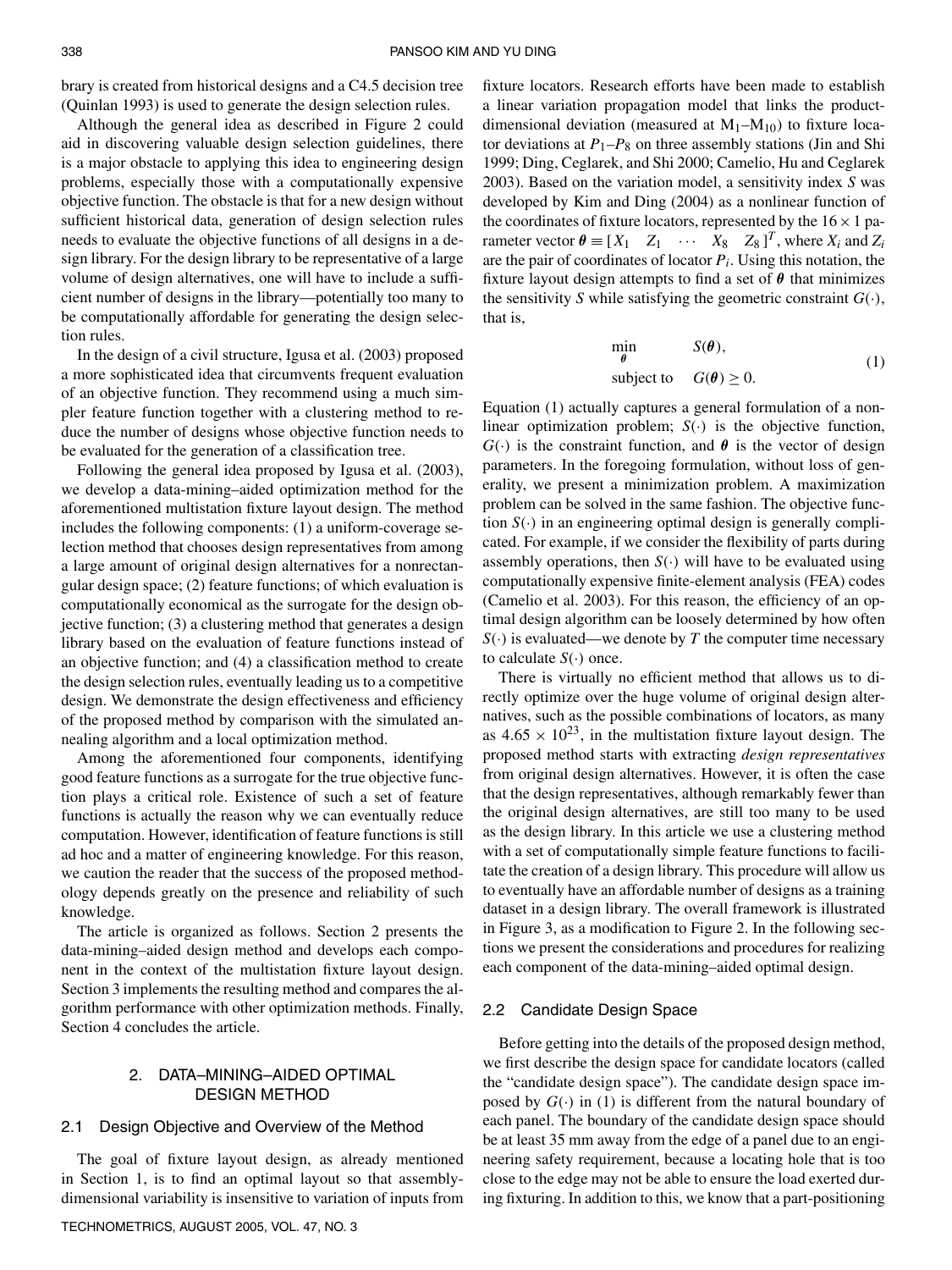

Figure 3. Modified Data-Mining-Aided Design Optimization Procedure.

deviation is more sensitive to locating deviations when both locators are close to each other than when they are farther apart. This rule suggests that two locators on the same panel should be located sufficiently far away from each other, which rules out the neighborhood around a panel's geometric center (GC) from consideration for the candidate design space.

The determination of this neighborhood is illustrated in Figure  $4(a)$ . Distances from the GC to the vertex points of a panel are calculated, and their median value is chosen to represent the size of the panel, denoted by  $d_0$ . A hypothetical circle is drawn on the panel with the GC as its center and  $d_0/2$  as its radius. The area inside this hypothetical circle is considered the neighborhood of a panel's geometric center. Using the median of all GC-to-vertex distances in determining  $d_0$ , rather than their mean value, makes the resulting  $d_0$  less sensitive to a very large or a very small GC-to-vertex distance on panels with an irregular shape. (Recall that a median is a more robust statistic than a mean value.) The value of  $d_0/2$  is an empirical choice. Our experience indicates that the choice is actually quite conservative; that is, after removing candidate locations using  $d_0/2$ as the neighborhood radius, we did not see much difference in terms of the best found sensitivity value of fixture layouts (Kim and Ding 2004). One can certainly decrease the neighborhood radius to be safer. The resulting candidate design space imposed by  $G(\cdot)$  is shown as the shaded areas in Figure 4(b), to which all of the latter optimal design methods will be applied and their performances compared.

If the candidate design space of each panel is discretized using the same 10-mm resolution, then the numbers of candidate fixture locations are  $n_1 = 239, n_2 = 707, n_3 = 200$ , and  $n_4 = 3,496$ . After eliminating the locator pairs of which distances are smaller than  $d_0/2$  on each panel, we still have as many as  $1.09 \times 10^{21}$  possible combinations of locator layouts. This number is still too large to be computationally affordable for design optimization.

## $2.3$ Uniform Coverage Selection of Design Representatives

The first component of the proposed method is to select design representatives from the original design alternatives. Unless one has profound knowledge of which part in the candidate design space (after the neighborhood of a geometric center has been ruled out) is preferred, a safer way of selecting good representatives of the original design set is to select them from a design space as evenly as possible. Igusa et al. (2003) suggested randomly selecting design representatives, based on a uniform distribution, from the set of design alternatives. The problem with random selection is that probabilistic uniformity does not guarantee an even geometric coverage in a design space. When the design space is of a high dimension and the sample size is relatively small (e.g., 2,000 chosen from  $8.5 \times 10^8$  alternatives in Igusa's case), the selected sample could cluster in a small area and fail to cover large portions of the design space (Fang and Wang 1994).

A space-filling design, widely used in computer experiments (Santner, Williams, and Notz 2003), aims to spread design points evenly throughout a design region and appears to fit well into our purpose of design-representative selection.



Figure 4. Neighborhood of a GC (a) and Candidate Design Space on SUV Side Frames (b).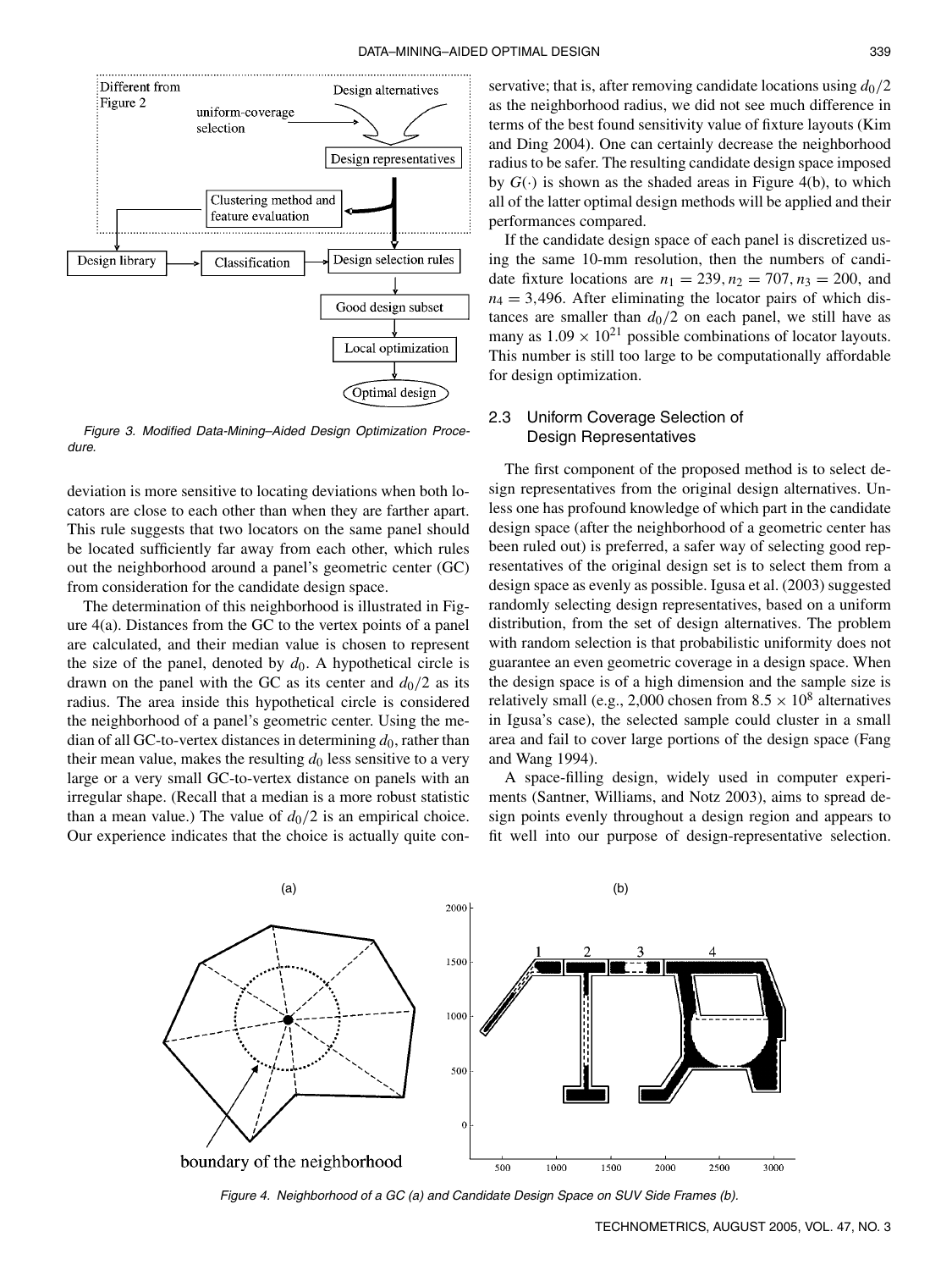A space-filling design is usually devised by using latin hypercube sampling (LHS) (McKay, Bechman, and Conover 1979), a stratified sampling method, or using a uniformity criterion from the number-theoretic method (NTM) (Fang, Lin, Winkle, and Zhang 2000).

These methods can be easily implemented over a hyperrectangular design space in experimental designs. In engineering system designs, accompanied by complicated geometric and physical constraints, the design space is often nonrectangular or even highly irregular, such as the candidate design space shown in Figure 4(b). Another constraint also comes into play in this fixture layout design; that is, once a locator's position is chosen on a panel, the second locator on the same panel should not be located near the first one, following the same physical intuition related to positioning variability explained previously. This is different from the factor-level selection in experimental designs, where there is usually no clear prior knowledge to indicate the dependency among factors.

Given the complexity in the design constraints, we have not seen a generic method for translating an LHS- or NTM-based space-filling design to an engineering system design problem. We here devise a heuristic procedure for the fixture layout design, attempting to provide a uniform-coverage selection of design representatives from the original fixture layouts:

- Step 1. Uniformly discretize the candidate design space on each panel plane using the same resolution. (In our implementation, the resolution is 10 mm between two adjacent locations.) Associate a probability  $p$ to each candidate location, with  $p$  initially set to be equal for all locations.
- Step 2. On each panel, choose the first locator sequentially to be at those locations from the discretization process. Once the first locator is selected, generate a subset of locations containing those with a distance from the first locator greater than half of the panel size  $(d_0/2)$ . The second locator is selected according to the probability associated with all of the locations in that subset. Once a location is chosen, update the probability for this location,  $p_{\text{new}} = \gamma \cdot p_{\text{old}}$ ,  $0 < \gamma < 1$ ; namely, reduce the probability of selecting this location by a factor  $\gamma$ . Denote by  $\Omega_i^{(0)}$  the resulting candidate locator set for panel *j*. Then  $n_i$  equals the number of locator pairs included in  $\Omega_j^{(0)}$ .
- Step 3. For  $i = 1, ..., \max_i(n_i)$ ,

(a) randomly select one locator pair from each of  $\Omega_i^{(i-1)}$  for  $j = 1, 2, 3, 4$  without replacement;

(b) combine these four locator pairs as one design representative; and

(c) whenever a  $\Omega_j^{(i-1)}$  becomes empty, reset  $\Omega_j^{(i-1)} = \Omega_j^{(0)}$ ; otherwise, set  $\Omega_j^{(i)} = \Omega_j^{(i-1)}$ ,  $j =$ 

End of the loop.

Figure  $1(e)$  shows that two different types of locators are used as a locator pair on each panel. In the foregoing selection procedure, the four-way locator restraining 2 df is considered more important, so it is selected as the first locator in Step 2; its uniformity is a result of the uniform discretization. The two-way locator is treated as the second locator and is chosen to be at least  $d_0/2$  away from the first locator because of the aforementioned constraint on the between-locator distance. The threshold of  $d_0/2$  is again chosen empirically, following the same spirit as in Section 2.2. The reason that we associate a probability with each location and subsequently reduce the probability for a selected location is to ensure that the second locator is more likely to be evenly spread out. Had we used a simple random selection for choosing the second locator, then there would be a greater chance that values of the second locator position would form clumps or clusters of values. With the discount factor  $\gamma$  set to be .1 in our implementation, once a location is selected, the probability of choosing it again will be 10% of the original probability, and choosing it the third time will be very unlikely  $(1\% \text{ of the original probability}).$ 

After Step 2, the set  $\Omega_4^{(0)}$  has the largest number of locator pairs,  $n_4 = 3,496$ . Step 3 performs a stratified sampling to generate locator combinations. The stratified sampling will go over  $\Omega_4^{(0)}$  once but will have to go over  $\Omega_i^{(0)}$  for panel  $j = 1, 2, 3$ multiple times. Step 3 can be thought of as being equivalent to what will be achieved by the following procedure: First, augment  $\Omega_i^{(0)}$  for  $j = 1, 2, 3$  to be the same size as  $\Omega_A^{(0)}$ , then perform a LHS on this four-dimensional rectangular region. Hence this step can be considered a generalization of LHS to nonregular regions.

Eventually, a total of 3,496 combinations of locators is generated as design representatives. We denote this number by  $N_r$ .

#### Feature Definition and Feature Function Selection  $2.4$

To avoid direct and frequent evaluations of objective function  $S(\cdot)$ , we use a set of feature functions to characterize the system performance. A feature function maps an engineering system to a feature that is tied to the design objective. For example, the distance between two locators in the fixture design can be considered a feature. Generally, any physical quantity that is potentially tied to the design objective can be used as a feature. The set of feature functions is actually a surrogate for the design objective function. Features are often selected based on prior experience, engineering knowledge, or physical intuition. The advantage of such a feature definition/selection is that vague experience, knowledge, or understanding of a complicated engineering system can be more systemically integrated into the optimal design process.

What follows feature selection is a clustering method acting on the set of the chosen feature functions. If the feature function does not form well-separated clusters, then the subsequent clustering step will not be effective when it attempts to form a design library with smaller number of designs. This problem may very well be avoided if the feature functions are chosen to be the actual surrogate for the objective function. If the objective function forms a lot of local optima on the response surface, then the feature functions also will be likely to form clusters, corresponding to those local optimum areas. Therefore, although the selection of a feature in the proposed method is rather flexible, we actually need to do so with care.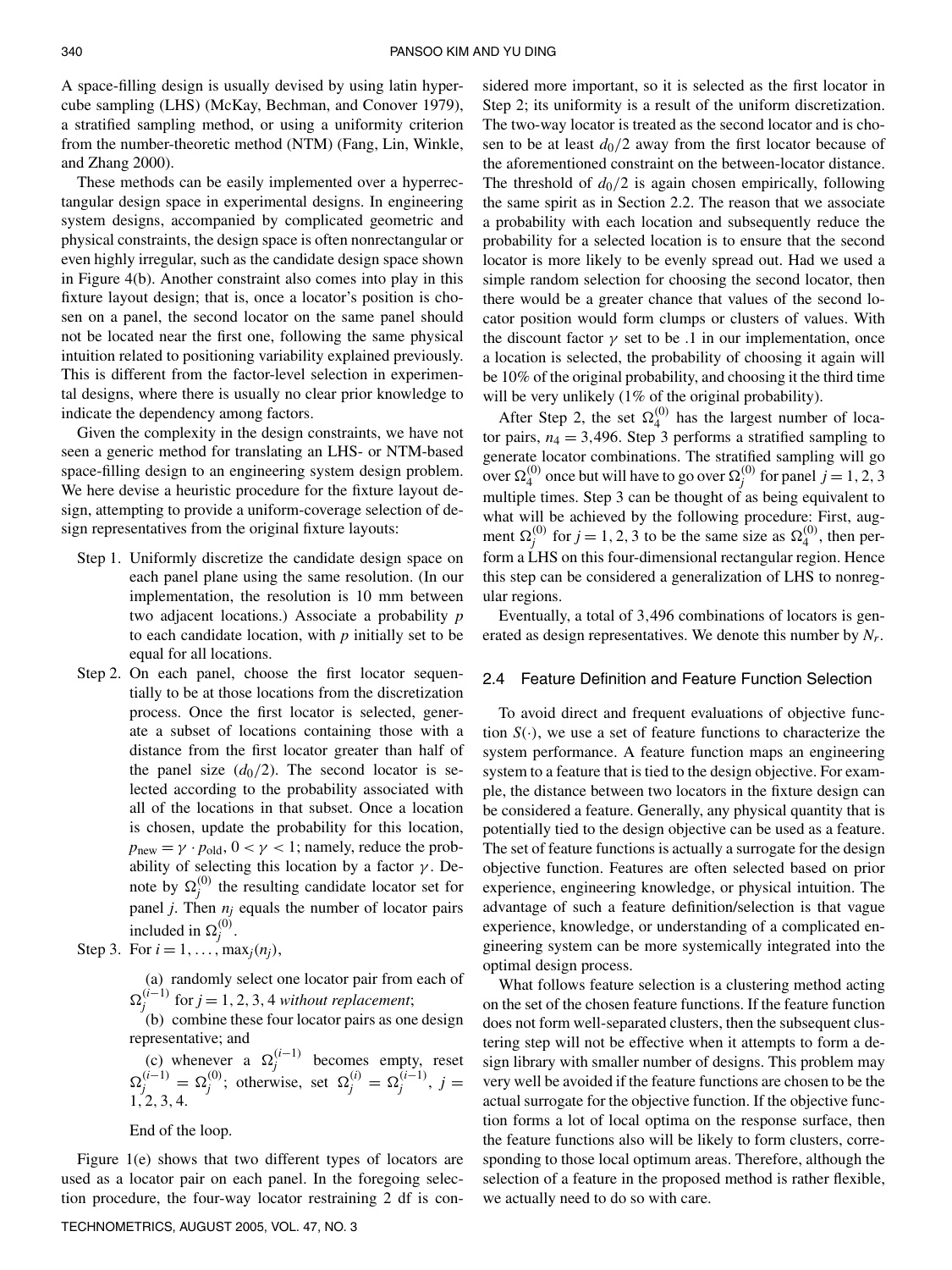We have the following generic considerations for an effective selection of features and feature functions. First, when choosing the feature functions, we need to make sure that they are directly related to the objective function instead of making them the replacements of design variables in  $\theta$ . In particular, we need to avoid choosing feature functions that are just subsets of  $\theta$  or are linearly related to  $\theta$ . Second, because features are used to replace the direct evaluation of an objective function, a feature function should be computationally simple; otherwise, it will not serve our purpose. Third, because a feature is usually not connected to the design objective with mathematical explicitness, too few feature functions may generate a serious bias in the latter selection of design representatives. On the other hand, too many feature functions will increase the computation burden. A trade-off will depend on specific applications, where between 5 and 15 feature functions may be selected. Finally, it is desirable to select scalable features; that is, a feature definition will remain the same when the size of a system has increased. For the example of the multistation fixture design, a scalable feature means that it can be used to characterize the system performance whether the multistation system has 3 stations or 10 stations.

Keeping in mind the foregoing guidelines, we choose a set of feature functions for the fixture layout design as follows. We know that the distance between locators is an important factor related to the variation sensitivity of a fixture layout. We select the between-locator distance on a panel as one feature relevant to our design objective. We select the following five functions to characterize the feature of between-locator distance (the five feature functions actually approximate the distribution of the set of the between-locator distances):

- $F_1(\theta)$ , the largest value of the same-panel between-locator distances
- $F_2(\theta)$ , the second largest value of the same-panel between-locator distances
- $F_3(\theta)$ , the mean of the same-panel between-locator distances
- $F_4(\theta)$ , the second smallest value of the same-panel between-locator distances
- $F_5(\theta)$ , the smallest value of the same-panel between-locator distances.

For a larger-scale assembly system with more parts and stations, these feature functions can still be used; namely, they are scalable. The approximation of the distribution could be improved by augmenting the number of feature functions so that they will give more refined percentile values of the set of between-locator distances.

If we are concerned only with a single part that is positioned by a pair of locators at a single station, then the betweenlocator distance may be the only factor that matters. However, complexity results from the fact that locating holes on a panel are reused, but usually in a different layout. For the multistation assembly process in Figure 1, the A-pillar and B-pillar are positioned on station I by  $\{P_1, P_2\}$  and  $\{P_3, P_4\}$ . After the assembly operation is finished, the subassembly becomes one single piece, which is transferred to station II and positioned by  $\{P_1, P_4\}$ . This assembly transition across stations and the reuse of fixture-locating holes complicate the sensitivity analysis for a multistation system. Kim and Ding (2004) showed that a larger between-locator distance on one station may not necessarily produce a lower sensitivity for the whole process. In order to capture the across-station transition effect, we select a second feature, which is the ratio of between-locator distances on two adjacent stations. Denote by  $L_1, L_2, \ldots, L_m$  the between-locator distance for  $m$  locator pairs on a station. After those parts are assembled, they are transferred to the next station and positioned by a locator pair with a between-locator distance  $L^{(m)}$ . The ratio of distance change  $r$  is then defined for this transition as

$$
\equiv \frac{L^{(m)}}{\left(\sum_{i=1}^{m} L_i\right)/m}.\tag{2}
$$

Here we include three more feature functions related to the feature of distance change ratio as:

 $\mathbf{r}$ 

 $F_6(\theta)$ , the largest value of distance change ratios  $F_7(\theta)$ , the mean value of distance change ratios  $F_8(\theta)$ , the smallest value of distance change ratios.

Similarly, the three feature functions approximate the distribution of the set of  $r$ . We do not include five functions as we did for the between-locator distances, because four stations in this example produce only three distance change ratios.

We have defined eight scalable feature functions for two physically intuitive features relevant to the variation sensitivity of a multistation assembly process. Note that the calculation of the foregoing feature functions is very economical even for a large-scale system.

#### 2.5 **Clustering Method**

Clustering aims to segment a heterogeneous population into a number of more homogeneous subgroups (Hastie, Tibshirani, and Friedman 2001). When using feature functions as the surrogate for a design objective to benchmark the dissimilarity criteria in a clustering procedure, design representatives in a resulting cluster will have a more similar distribution profile for the two physical features, namely the between-locator distance and the across-station distance change ratio. Empirical evidence (Igusa et al. 2003) shows that resulting clusters are associated with a local response surface and that its center will likely be around a local optimum. For this reason, a design library for classification can then be created by selecting a few designs from each cluster around the cluster center, which results in fewer designs. The generation of a design library is illustrated in Figure 5.

For the *i*th fixture layout represented by  $\theta_i$ ,  $\mathbf{F}_i \equiv [F_1(\theta_i) \cdots]$  $F_8(\theta_i)$ <sup>T</sup> is the vector of its feature functions and  $c(i)$  denotes the cluster to which it belongs. In our solution procedure we use a standard *K-means clustering* method (Hastie et al. 2001). Namely, for K clusters we find the mean value of cluster  $k$ ,  $m_k$ , as the cluster center and the association of a fixture layout to cluster k [represented by  $c(i) = k$ ] so that

$$
\min_{c, \{\mathbf{m}_k\}_{1}^{K}} \sum_{k=1}^{K} N_k \sum_{c(i)=k} \|\mathbf{F}_i - \mathbf{m}_k\|^2, \tag{3}
$$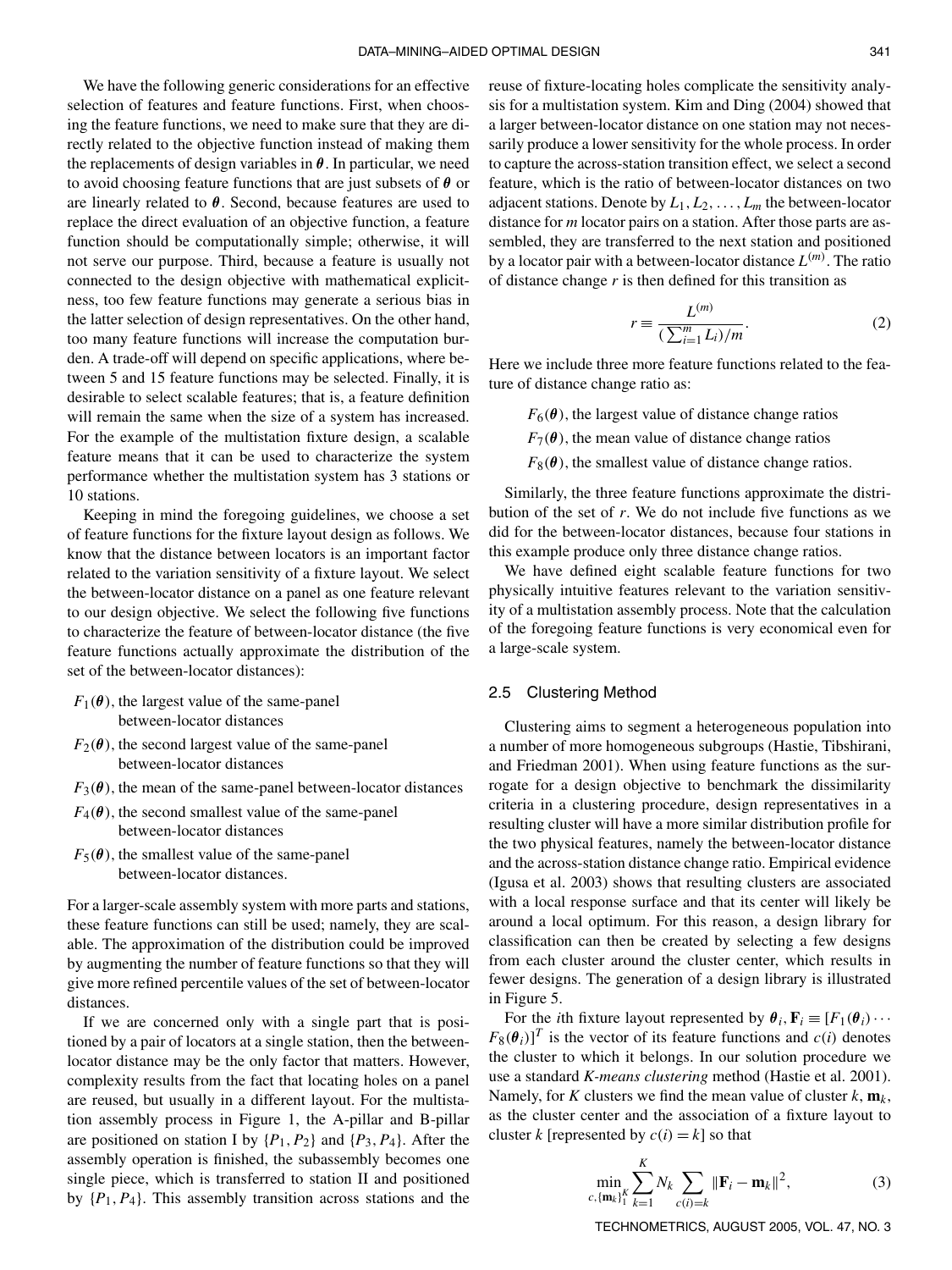

Figure 5. Generation of a Design Library.

where  $N_k$  is the number of elements in cluster k and  $\|\cdot\|$  is a vector 2-norm. The  $K$ -means method minimizes the dissimilarity measure, defined as the Euclidean distances of the elements within the same cluster. With different values of  $K$ , the minimization in (3) will yield different clustering results, that is, different cluster centers and cluster associations. We defer the discussion of how to choose  $K$  to Section 2.7.

Once the design representatives are clustered (i.e., each fixture layout is labeled with a cluster identification), we choose a few designs around the cluster center to form a design library, as illustrated in Figure 5. We call the selected designs from each cluster center *seed designs* and let  $J_k$  denote the number of seed designs chosen from cluster  $k$ . For the sake of simplicity, we use the same seed number for all clusters, that is,  $J_k = J$  for all k's. Then the design library contains KJ data pairs  $\{F_i, S_i\}$ for  $i = 1, 2, ..., KJ$ , where  $S_i$  is the sensitivity value of the *i*th fixture layout.

Finally, the clustering step is briefly summarized as follows. We are given  $N_r$  design representatives from the uniformcoverage selection; then:

Step 1. For each design, determine  $\mathbf{F} = (F_1, \ldots, F_8)$ .

Step 2. Cluster the  $\bf{F}$  values into  $\bf{K}$  clusters using some clustering method (e.g.,  $K$ -means clustering). The clustering method should be one where the measure of similarity is consistent with the assumption that when two values of  $F$  are similar, the corresponding values of the objective function  $S$  are similar. Usually, this will mean Euclidean distance is the measure of similarity.

Step 3. For each of the K clusters, choose the J designs that are closest to the center of the cluster. This yields KJ designs, and one typically wants  $KJ \ll N_r$ .

#### $2.6$ **Classification Method**

We perform classification on the dataset in the design library to generate the design selection rules. This step is similar to what has been implemented before (Schwabacher et al. 2001, also refer to Fig. 2). Local optimization methods can be used to evaluate a few designs chosen by the selection rules and yield the final optimal design. Many times, as we discuss in Section 3, a local optimization method may no longer be necessary; that is, a direct comparison among all the selected designs could have given us a satisfactory result.

Schwabacher et al. (2001) and other authors fulfilled the classification step using a tree-based method, including a C4.5 decision tree (Quinlan 1993) and a classification and regression tree (CART). To make the proposed method well connected to the relevant work in literature, we first discuss how to use a treebased method for the classification step. According to Hastie et al. (2001, p. 273), the later version of Quinlan's decision tree is very similar to a CART; here we focus our discussion on CART, because it is widely accessible through a commercial software program; such as MATLAB.

In our problem we choose to apply a CART model to  $\{F_i, S_i\}$ in the design library. The paths in a CART can be expressed as a set of "if-then" rules in terms of the feature functions. One resulting classification tree is shown in Figure 6. A decision condition such as  $F_6$  < 1.15 is indicated at each node. One takes



Figure 6. Part of the Classification Tree for the Fixture Layout Design.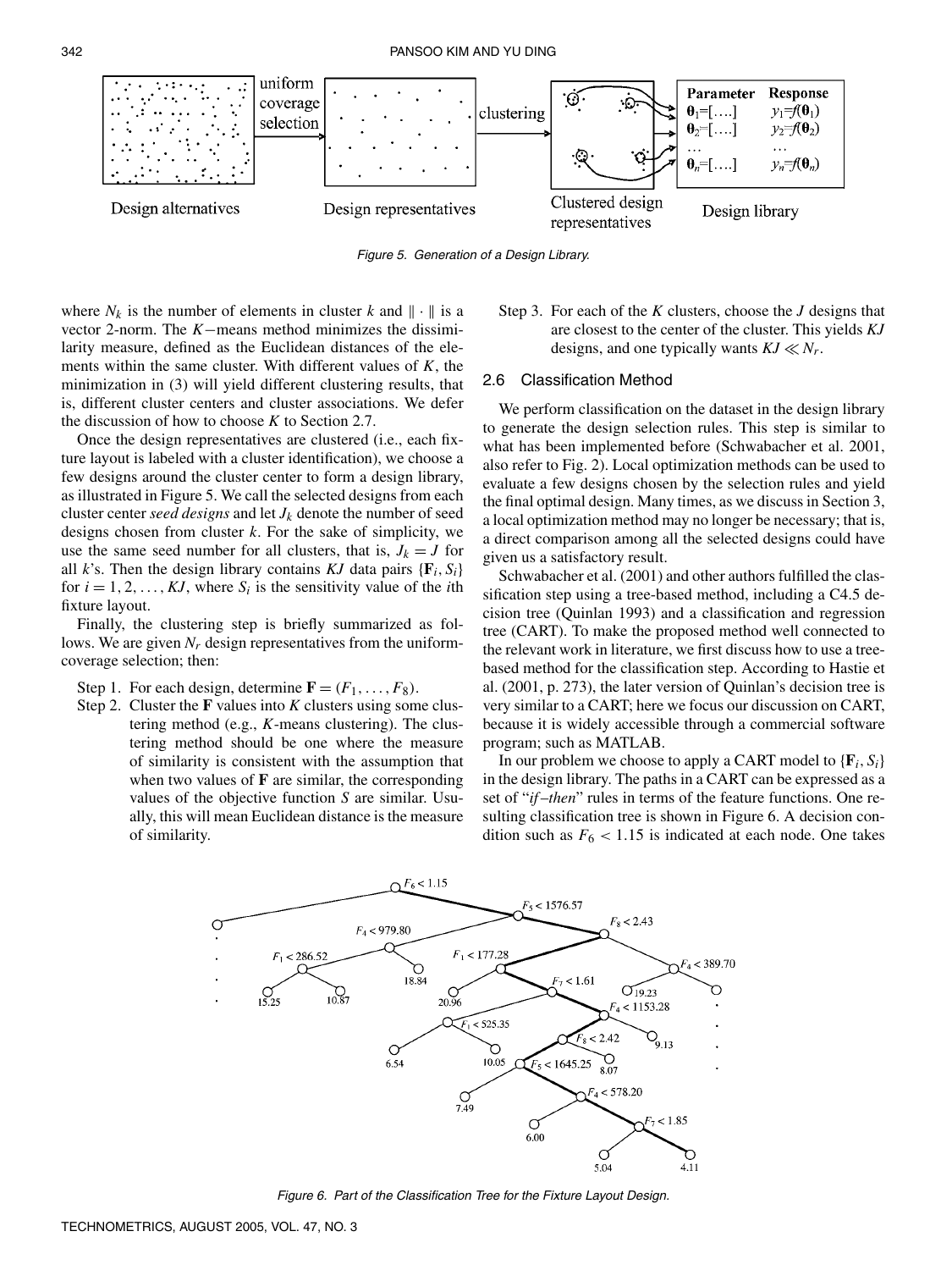the left-side path if the answer to this condition is "yes," and the right-side path if the answer is "no." An end node in the tree represents a set of designs associated with a narrow range of sensitivity values; the value indicated in Figure 6 beside an end node is the average sensitivity value of the corresponding design set. If a certain combination of feature function values leads us to a set of designs whose expected sensitivity value is the lowest among all end nodes, then the corresponding path (one of which is highlighted in Fig. 6) constitutes a design selection rule that we are looking for. The resulting selection rule will be applied to the whole set of  $N_r$  design representatives. The designs finally selected constitute a so-called "good design" subset, as indicated in Figures 2 and 3. Note that because of the random selection of the second locator on a panel, the resulting tree is not exactly the same each time that we start the design process over. But our results show that this difference does not cause much difference in the final optimal design.

One critical question is how to select the final tree structure. What we need to achieve here is to find a tree that not only has reasonably good predictive power, but also can generate a substantially small good design subset when it is applied to  $N_r$ design representatives. These two objectives are somewhat conflicting. A simple tree structure will usually have a better predictive power but will cause the good design subset undesirably large. In contrast, a full-structure tree without pruning will lead to a smaller good design subset but may lack predictive capability for a new dataset. During our research, we found that applying an existing criterion, such as the one-standard-error rule (Hastie et al. 2001, p. 57) or the cost-complexity index (Hastie et al. 2001, p. 270) in selecting a tree structure usually will lead to a tree that is too simple for our application. This is not surprising, because both criteria attempt to find the simplest tree with a small prediction error; the size of good design subset does not come into consideration. Here we propose a revised  $cost$ -complexity index,  $C$ , more suitable for our problem,

$$
C \equiv \sum_{i=1}^{KJ} L(S_i, \hat{S}_i) + \frac{N_f}{\alpha N_r - KJ},
$$
\n(4)

where  $L(S_i, \hat{S}_i)$  is the squared-error loss function,  $\hat{S}_i$  is the predicted sensitivity value using the resulting tree,  $N_f$  is the number of designs in the good design subset, and  $0 < \alpha < 1$ is a prechosen constant. In  $(4)$ , the cost part (i.e., the loss function) is the same as the one used in the cost-complexity index by Hastie et al. (2001); it characterizes a tree's predictive power and will be evaluated based on a 10-fold cross-validation. The complexity part is replaced by a ratio tied to the size of the good design subset. The  $\alpha N_r$  represents the level of how many designs that one would like to evaluate. After subtracting  $KJ$ , the number of designs used to generate the design library, the denominator  $\alpha N_r - KJ$  provides a reference level for the size of the good design subset. We recommend choosing  $\alpha = .1$  or smaller, so that the computation for evaluating those designs will remain affordable. In our problem, the choice of  $\alpha = .1$ translates to 350 overall designs, and the final tree structure is selected by applying the one-standard-error rule on this new in $dex$   $C$ .

An obvious motive for us to use a CART model in this classification step is its common applications in the previous

research of data-mining-aided design. It is not merely a coincidence that a CART model has been commonly chosen; it indeed has several advantages over competitive methods. Hastie et al. (2001, p. 313) compared the tree-based method with other methods, including the support vector machine (SVM) and the neural net. The tree-based method is better than other methods in terms of its capability of handling data of mixed types, dealing with irrelevant inputs, being robust to outliers, and also being computationally scalable. These are all desired properties when we are trying to establish a connection between the feature function and the sensitivity function. For example, its better capability of handling irrelevant inputs is important, because feature functions are usually selected based on rough engineering knowledge and we might have selected a few irrelevant ones. Computational scalability is also important, because we may need to select more feature functions to avoid bias when dealing with a large system. In engineering applications, the tree-based method is also popular because it can be easily implemented and the resulting decision rule has an intuitive interpretation. For this reason, Hastie et al. (2001) considered the tree-based method to be one of the best candidates for an off-the-shelf data-mining method.

One disadvantage of a tree-based method is its relatively poor predictive power. In our optimal design procedure, however, we do not use the resulting tree to directly predict the optimal solution. Instead, we end up with a subset of designs with a good likelihood of containing the best design of the  $N_r$  design representatives. Evaluations of those designs will make the predictive power of a tree less critical to our finding of an optimal solution. But the poor predictive power of a tree does take a toll on the total number of designs that are eventually evaluated. In addition to the  $KJ$  designs in the design library, we must evaluate extra  $N_f$  designs in the good design subset.

Had we used a method with a better predictive power, we may have been able to find a nearly optimal design without evaluating a good design subset. During our research, we explored two methods with better predictive power: the boosting tree and the kriging model. The boosting tree is a natural extension of the tree-based method with a usual regression tree as the base learner. We adopted a gradient tree boosting for multiple additive regression tree (MART), a detailed procedure for which has been given by Hastie et al. (2001, p. 322). The kriging model is a popular predictive model that has been broadly used in computer experiment research (Santner et al. 2003). Through our investigations, we found that the MART and kriging models are able to find a reasonably good design from design representatives without evaluating the good design subset. (The numerical comparisons are given in Table 3 in Sec. 3.) For the fixture layout design at hand, these two predictive methods perform similarly, and the best designs found are somehow worse than the one found by using the procedure of a CART model plus subsequent subset evaluation. Nonetheless, for the situations when any saving in objective function evaluation would be appreciated, using these high-predictive-power methods may be preferred over a simple CART model. Because of the similar performance of the MART and kriging models, we are in favor of MART in our application because it inherits the advantages of tree-based methods and it is easier for practitioners to implement.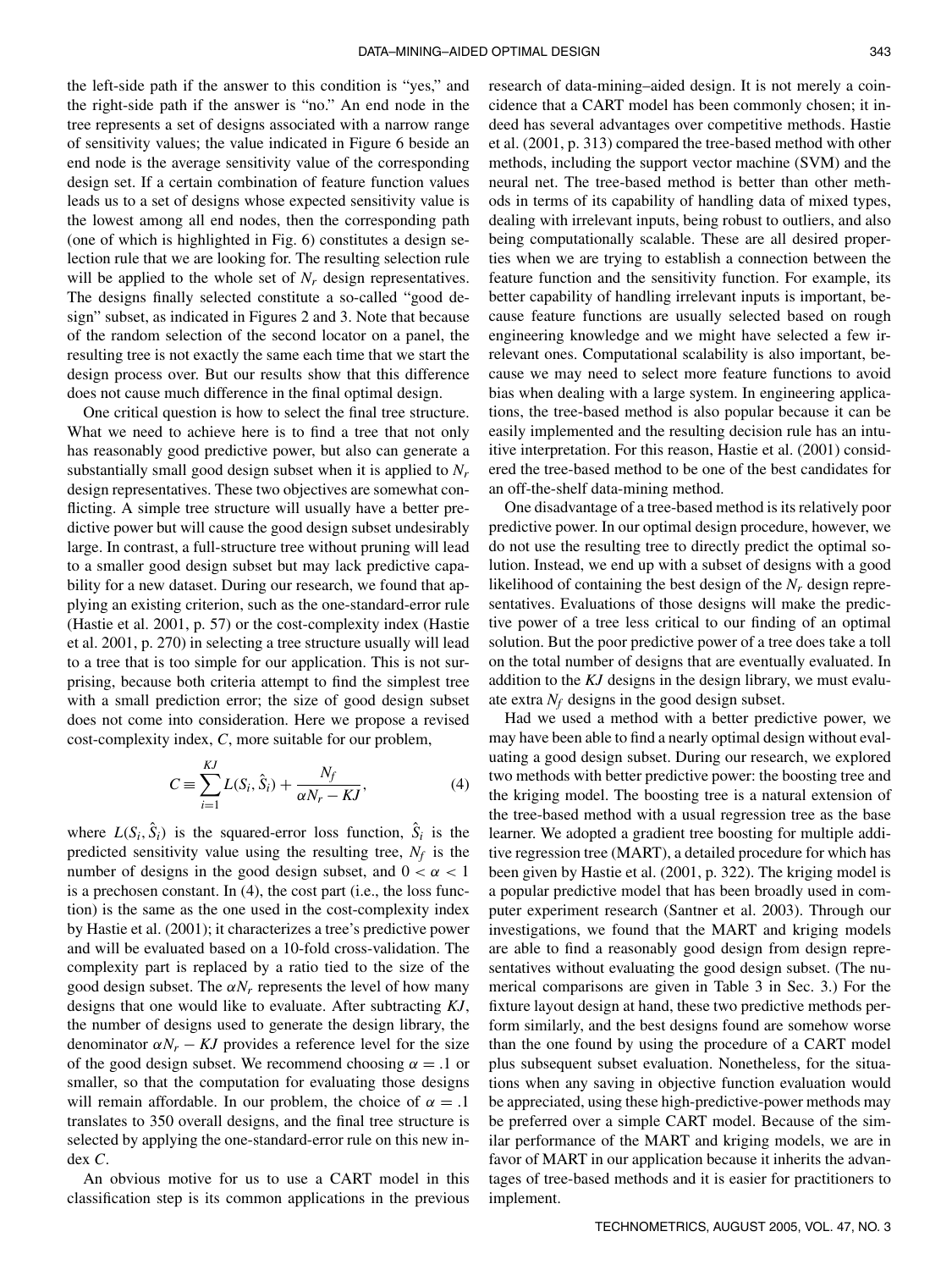Table 1. Results for Different Design Conditions

One may wonder whether we could use the aforementioned methods to fit a model for  $\{\theta_i, S_i\}$  and then find the values of  $\theta$ that (nearly) minimize the sensitivity. We generally discourage using a CART model for connecting  $\theta$  to S. The response surface of  $S(\theta)$  is presumably complicated and nonlinear, and it is usually unlikely that the surface is well approximated by a binary partition procedure, which tree-based methods use. Using feature functions will cause less problems. If the feature functions, as the surrogate for the sensitivity, can be sensed by human experts, it is more likely to be well modeled by a tree structure, because a tree mimics the way a human expert (e.g., an engineer or a medical doctor) thinks. Predictive methods such as a kriging model, an SVM, or a neural net can fit a much more complicated response surface and may be more suitable in fitting a model for  $\{\theta_i, S_i\}$ . However, we are not in favor of using a kriging model or the like to fit a model for  $\{\theta_i, S_i\}$ , either, because of two obvious difficulties. One problem is that the dimension of  $\theta$  usually grows much faster than that of **F**. For instance, given a 10-station 2-D assembly process, the dimension of  $\theta$  will be 40 (vs. 16 in the four-station process in Fig. 1), whereas the dimension of  $\bf{F}$  could very well remain 8. For a design space with a high dimension, the efficiency of the abovementioned methods is problematic. Another problem is related to the optimization of the predictive model. Suppose that we had a predictive model  $\tilde{S}(\theta)$  that represents the true surface of  $S(\theta)$  quite well. Then the  $\tilde{S}(\theta)$  will be as nearly complicated as  $S(\theta)$  and, as such, optimization of  $S(\theta)$  will not be an easy job. A random search method (SA or GA), which we are trying to avoid, very likely may be necessary. Of course, there are still benefits, because  $\tilde{S}(\theta)$  would be cheaper to compute than the original  $S(\theta)$ . However, the benefit usually hinges on how well  $S(\theta)$  represents the true surface and how computationally expensive the original  $S(\theta)$  is. For our fixture design problem, we did not find that the kriging model for  $\{\theta_i, S_i\}$  presents a clear advantage over the kriging model using feature functions.

#### $2.7$ Selection of K and J

One issue that we left out in Section 2.5 is how to select  $K$ (cluster number) and  $J$  (seed design number). The importance of these two values,  $K$  and  $J$ , is obvious because they determine the number of designs in the resulting design library. Apparently, these two factors are related to both the optimal sensitivity value that our method can find and the computation time that it consumes.

Unfortunately, a theoretical tie between the clustering result and the behavior of a response surface has not yet been established. Using the multistation fixture design at hand, we further investigate this issue using an experimental design approach. For a given combination of K and J, we choose two response variables, the smallest sensitivity value (before a local optimization method is applied) and the computation time. For this datamining-aided optimal design, the overall computation time can be calculated by  $T_0 + KJ \cdot T + N_f \cdot T$ , where  $T_0$  is the time component in addition to that for evaluating the objective function, known as the "overhead time" due to the uniform-coverage selection and clustering/classification processes. The second and third components are directly related to the times that the objective function is evaluated. For a given engineering design problem and a given choice of  $K$  and  $J$ , the first and second time

|   | Sensitivity value (S) |        |        | The number of designs in the<br>good design subset $(N_t)$ |     |     |
|---|-----------------------|--------|--------|------------------------------------------------------------|-----|-----|
| K | 5                     | 10     | 15     | 5                                                          | 10  | 15  |
| 3 | 3.8870                | 3.8870 | 3.8870 | 1.361                                                      | 186 | 624 |
|   | 3.9082                | 3.8821 | 3.9335 | 592                                                        | 628 | 138 |
|   | 3.9488                | 3.9512 | 3.9024 | 938                                                        | 497 | 142 |
| 6 | 3.9134                | 4.0080 | 3.9582 | 881                                                        | 56  | 58  |
|   | 3.8824                | 3.9082 | 3.8821 | 380                                                        | 249 | 152 |
|   | 3.9024                | 3.9024 | 3.9275 | 299                                                        | 410 | 65  |
| 9 | 3.8870                | 3.8870 | 3.8934 | 258                                                        | 136 | 46  |
|   | 3.9335                | 3.9083 | 3.9082 | 210                                                        | 47  | 112 |
|   | 3.9024                | 3.9225 | 3.9244 | 315                                                        | 270 | 53  |

components will be largely fixed, with  $T$  also a constant. Hence we use  $N_f$  as the second response variable.

We conduct a  $3<sup>2</sup>$  factorial experiment, with three levels of  $K$  and  $J$  chosen at 3, 6, and 9 and 5, 10, and 15. We limit ourselves to the cases with  $K < 9$ , because a large K will easily result in a large  $KJ$ , a situation less likely to be computationally advantageous. Because of the previously mentioned random selection of the second locator on a panel, for a given combination of K and J, the sensitivity and  $N_f$  are in fact random variables. Then three replications are performed at each combined level of  $K$  and  $J$ . A total of 27 computer experiments are conducted, each of which will go through the procedure as outlined in Figure 3 (before applying the local optimization). The lowest sensitivity value and the value of  $N_f$  are recorded in Table 1.

From Table 1, we see that the sensitivity value  $S$  is not significantly affected by the choice of K and J. But the value of  $N_f$  is significantly affected, ranging from over 1,000 to less than 100, depending on the choice of  $K$  and  $J$ . An ANOVA using the S and  $N_f$  data confirms this finding. K and J are significant in the case of  $N_f$  at the 5% level, and their interaction has a p value of .067, suggesting that  $N_f$  is much more sensitive than S to variations in  $K$  and  $J$ .

The reason that a choice of  $K$  and  $J$  will not have much effect on the sensitivity value is related to the fact that  $N_f$  changes accordingly for different  $K$  and  $J$ . When  $K$  and  $J$  are small (i.e., the designs in the library are fewer), the partition of design sets corresponding to different levels of sensitivity is rough, and thus the resulting selection rule generated by the design library is not very discriminating. As a result, when the rule is applied to the entire set of design representatives, there will be a large number of designs that will satisfy it (e.g., the average of  $N_f$ is 964 for  $K = 3$ ,  $J = 5$ ). Evaluation of the large number of the selected designs, however, will circumvent the limitation brought about by the nondiscriminating selection rule, and the whole design process is still able to yield a low sensitivity value eventually. On the other hand, when a relatively large number of designs is chosen to constitute the design library, the resulting selection rule will be discriminating and is able to select a small number of good designs, evaluation of which will give us a comparably low sensitivity value. Apparently, the adaptive nature of  $N_f$  makes the eventual sensitivity value insensitive to the initial choice of  $K$  and  $J$ .

Therefore, the choice of  $K$  and  $J$  will mainly affect the algorithm efficiency, benchmarked by how many times the objective function is evaluated. The case with both small  $K$  and  $J$  is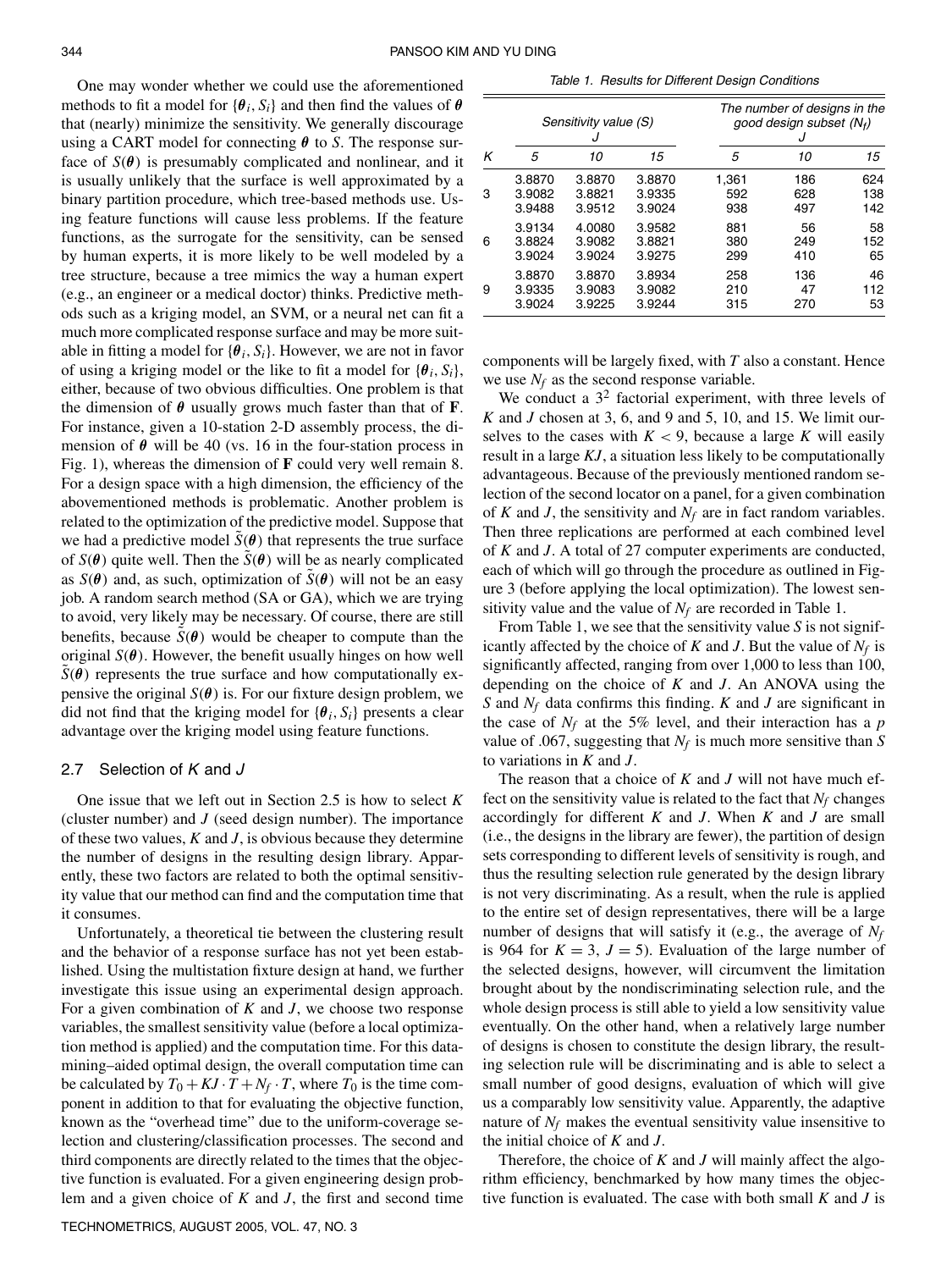not an efficient choice because of a large  $N_f$ . However, a large  $K$  and  $J$  is not a good choice either, because  $KJ$  will be large even though  $N_f$  will decrease. Define the total number of function evaluations as  $N_t = KJ + N_f$ . Using the data in Table 1, we can fit a second-order polynomial, expressing  $N_t$  in terms of  $K$  and  $J$  as

$$
\hat{N}_t = 2,220.1 - 254.0 \cdot K - 163.9 \cdot J + 8.9 \cdot KJ + 9.0 \cdot K^2 + 3.7 \cdot J^2.
$$
 (5)

Based on the foregoing expression, it is not difficult to show that the combination of  $K = 8$  and  $J = 13$  will give the lowest value of  $N_t$ . This combination of K and J is optimal only within the experimental range. But the benefit of a decreasing  $N_f$  does not appear to be much beyond the point of  $K = 9$  and  $J = 15$ , where  $KJ = 135$  is already more than the average value of  $N_f$ (which is 70). Any further increase in  $KJ$  is likely to outnumber the decrease in  $N_f$ .

Using the following approximation, we provide a guideline for choosing  $K$  and  $J$ , which is independent of the specific relation in (5). Recall that the good design subset is generated by passing  $N_r$  design representatives through the design selection rule. To have a meaningful design selection rule, the corresponding end node in the classification tree must have at least one design point. Suppose that there is only one design in the end node. Then the percentage of good designs selected from  $KJ$  designs in the library is  $1/KJ$ . If the same percentage applies to all of the entire design representatives, then  $N_f = N_r/KJ$ . The total number of function evaluations can be approximated as

$$
N_t \approx KJ + \frac{N_r}{KJ}.\tag{6}
$$

The foregoing equation suggests that  $N_t$  is minimized when  $KJ = \sqrt{N_r}$ . In our problem, given  $N_r = 3,496$ , KJ is roughly 60. A reasonable choice of K and J would be  $K = 6$  and  $J = 10$ .

In actual cases, a classification tree pruned by crossvalidation usually keeps more than one element in its end nodes. We also observe that the percentage of good designs selected from the design representatives may be higher than that from the design library. These factors make the actual value of KJ minimizing  $N_t$  larger than what is estimated from (6). We could treat  $KJ = \sqrt{N_r}$  as the lower bound for choosing K and J. As a rule of thumb, we recommend choosing the cluster number  $K$ from 6 to 9 and the number of seed designs  $J$  per cluster from 10 to 15.

Decisions regarding cluster number is a major research topic in statistics. Tibshirani, Walther, and Hastie (2001) proposed a gap statistic for determining cluster number and also provided a comparison of several available statistical rules, including Milligan's method, Krzanowski's method, Hartigan's method, Kaufman's silhouette statistics, and their own gap statistic method. (For the details of these criteria and computational procedures, see Tibshirani et al. 2001 and references therein.) Using these criteria for our fixture design problem, the cluster number selected ranges from 2 to 5, as shown in Table 2. According to our previous discussion, these resulting cluster numbers appear to be too small and will likely cause a large  $N_f$ . Because those criteria are originally devised for a different purpose, it is not really surprising that directly applying them here may not serve our optimal design well enough.

Table 2. The Number of Clusters Suggested by the Other Methods

| Milligan's<br>method | Krzanowski's<br>method | Hartigan's<br>method | Kaufman's<br>silhouette<br>statistics | Tibshirani's<br>gap statistic |
|----------------------|------------------------|----------------------|---------------------------------------|-------------------------------|
|                      | 5                      |                      | з                                     | 3                             |

## 2.8 Overall Description of the Proposed Method

Finally, we provide a generic description of the proposed method as follows:

A. Choose a collection of  $N_r$  designs  $\Delta$  that are evenly spread out in the design space using the method described in Section 2.3.

B. Identify a relatively small number of feature functions  $F_1, \ldots, F_f$  that are believed to be related to the objective function and are easy to compute.

C. For each design in  $\Delta$ , compute the corresponding values  $\mathbf{F} = (F_1, \ldots, F_f)$  of the feature functions.

D. Cluster the values  $F$  of these feature functions into  $K$ clusters using  $K$ -means clustering.

E. For each of these  $K$  clusters, identify the  $J$  designs that correspond to the  $J$  values of  $\bf{F}$  that are closest to the center of the cluster. This is the design library. Note that KJ should be  $\ll N_r$ .

F. For each of the KJ designs in the design library, compute the objective function S.

G. Using the  $KJ$  values of  $\bf{F}$  and  $S$  corresponding to the designs in the design library, use CART to classify  $F_1, \ldots, F_f$  into values leading to "optimum" values of S.

H. Compute the values of **F** for all designs in  $\Delta$  and apply the classification rule resulting from CART to these values. The result is a small subset  $\delta$  of  $\Delta$  that contains designs likely to produce "optimum" values of S.

I. Apply some local optimization algorithm to the designs in  $\delta$  to determine the one that optimizes S.

J. As an alternative to steps G, H, and I, instead of fitting a CART model to  $\{F, S\}$  in the design library, fit a MART or a kriging model. Then use the MART or kriging model to select the best design in  $\Delta$ . Some local optimization algorithm can be applied to the selected design to further improve the "optimal" solution.

### PERFORMANCE COMPARISON 3. **AND DISCUSSION**

In this section we compare the performance of our datamining-aided optimal design algorithm (before a local optimization is applied) with other optimization routines. Our design algorithm is implemented with the choice of  $K = 8$  and  $J = 13$ , the optimal combination found in Section 2.7. Three versions of the data-mining aided optimal design are realized, using a CART, an MART, and a kriging model.

The other optimization algorithms in this comparison include simulated annealing, simplex search, and a direct evaluation of all design representatives selected by the uniform coverage selection procedure described in Section 2.3. The performance of a simulated annealing is largely determined by parameter  $k_{\rm B} \in [0, 1]$ , known as the Boltzmann's constant. A larger  $k_{\rm B}$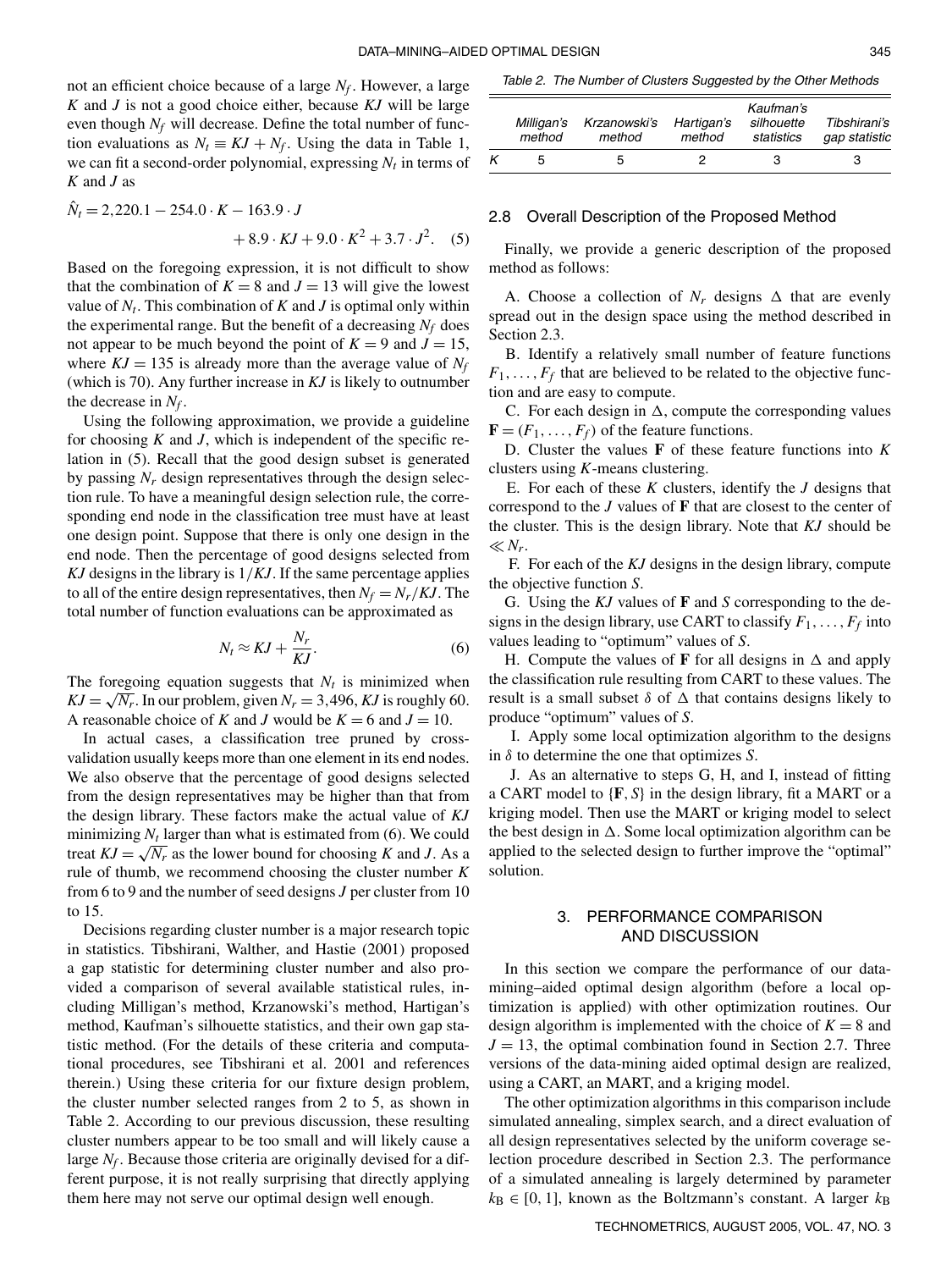(close to 1) will cause the algorithm to converge quickly, but probably to a local optimum. In contrast, a smaller  $k_B$  will aid in finding the global optimum or a solution closer to the global optimum, but at the cost of a long computing time. A general guideline given by Viswanadham, Sharma, and Taneja (1996) is to choose  $k_B$  between .85 and .95. We include the cases with  $k_{\text{B}} = .9$  and  $k_{\text{B}} = .95$  in our comparison.

The performance indices for comparison include the lowest sensitivity value that an algorithm can find and the time that it consumes. The objective function for the assembly process in Figure 1 is not really an expensive one, because of various simplifications that we made in variation modeling (e.g., a 2-D assembly, rigid part assumption, only four stations); the  $T$  is only .018 seconds on a computer with a 2.20-GHz P4 processor. In this study we purposely use this objective function so that we can afford to perform the explorations in Section 2. When a computationally inexpensive function is used, the overhead computing cost  $T_0$  kicks in, which may blind us to the benefit of the proposed method for a complicated system with a more expensive objective function. To show the potential benefit for expensive objective functions, we also include for comparison the number of times that the objective function is evaluated; when  $T$  is large, the time of function evaluation essentially dominates the entire computation cost.

We implemented the aforementioned optimization algorithms to solve the multistation fixture-layout design in the MATLAB environment; for example, the MATLAB function "kmeans" is used for the K-means clustering method, the functions "treefit" and "treeprune" are used for the tree generation, and the function "fminsearch" is used for the simplex search. All optimization methods are executed on the same computer, and the average performance data of 10 trials are presented in Table 3. Based on the comparison, we have a few remarks:

1. The best design is found by the simulated annealing with  $k_B = .9$  at the cost of 542.8 seconds of computation time, or more than 28,000 times of function evaluation. In comparison, the data-mining-aided design using CART reaches a very close sensitivity value (only 2.2% higher than what the SA found) but uses one-tenth of the computation time. We also notice that the data-mining-aided design using CART evaluates the objection function only one-hundredth the number of times that the SA did. The SA with a larger  $k_B$  is not advantageous; the computing time is still long (five times the data-mining-aided method for  $k_B = .95$ ), but the resulting sensitivity value increases considerably.

2. Because of our current choice of objective function, the time that a data-mining-aided method takes is dominated by its overhead time, close to 50 seconds when using a CART model. Because we used scalable feature functions, these overhead time components will not change much even for a system with an expensive objective function. But computation for other algorithms, such as SA and simplex search, is mainly the result of evaluating the objective function. Therefore, the benefit of our data-mining-aided design method will be more obvious— 28,503T for SA versus 192T for our method—for a larger, more complicated system, where the evaluation of the objective function will dominate the overall computation cost.

3. The solutions found using MART and the kriging model are on average the same. The optimal designs that they found are not as good as the one found by using CART followed by an evaluation of the good design subset. However, these highpredictive-power methods do not have to evaluate the extra designs in the good design subset and thus would be valuable tools if the extra saving in objective function evaluation is highly desirable. The foregoing optimal values are obtained when the same design library used for CART is used to establish the MART or the kriging model. The MART and the kriging model can usually find a better design when using a larger design library (i.e., a larger  $KJ$ ). If we increase the size of the design library to the level corresponding to the combination of the design library for CART and the subsequent subset (i.e., a total 192 designs or, equivalently,  $K = 12, J = 16$ ), then the MART or the kriging model can find designs as good as  $S = 3.9468$ and  $S = 3.9450$ .

4. Another competitive solution for this fixture-design problem is to directly evaluate all 3,496 design representatives and select the best design among them. This provides a simple method of optimization. In the foregoing example, for instance, this direct comparison method finds the second-best design among the chosen optimization methods. The direct comparison method based on a uniform selection is also robust; that is, its performance is less sensitive to the properties of response functions, the properties of constraints, or the choice of initial conditions. The same philosophy of optimization was advocated by Fang and Wang (1994) using their NTM-based uniform number generation. The limitation of this solution is that it may need to evaluate a rather large number of design representatives and thus becomes computationally unaffordable when the objective function is expensive  $(3,496T \text{ vs. } 192T \text{ or } 105T)$ in the case of fixture layout design). Determining how to reduce the number of function evaluations is exactly where a datamining method can help.

In summary, the advantages of the data-mining-aided design are noteworthy. For the multistation fixture layout design, it

|  |  |  | Table 3.  Comparison of Optimization Methods |
|--|--|--|----------------------------------------------|
|--|--|--|----------------------------------------------|

| Optimization method                          | S     | Time (sec) | Time for evaluating the<br>objective function |
|----------------------------------------------|-------|------------|-----------------------------------------------|
| Simplex search                               | 6.825 | 73.8       | 3.200 $T$                                     |
| Simulated annealing $(k_B = .9)$             | 3.831 | 542.8      | 28,503T                                       |
| Simulated annealing ( $k_B = .95$ )          | 3.979 | 259.5      | 13,606T                                       |
| Direct evaluation of design representatives  | 3.892 | 79.3       | 3.496T                                        |
| Data-mining-aided design using CART model    | 3.913 | 52.3       | 192T                                          |
| Data-mining-aided design using MART model    | 4.025 | 35.8       | 105T                                          |
| Data-mining-aided design using kriging model | 4.020 | 41.8       | 105T                                          |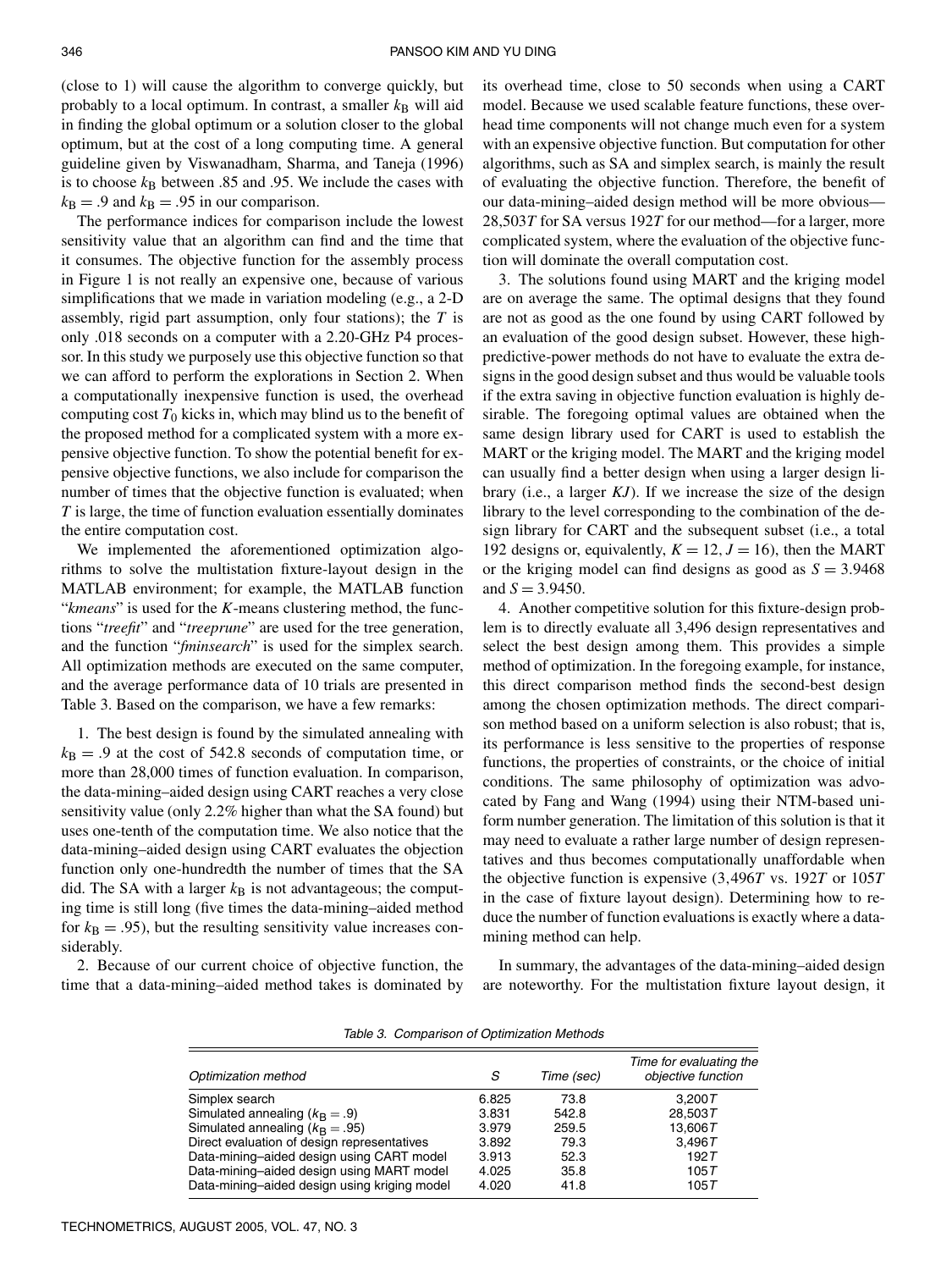yields a solution with a sensitivity value as low as a random search method can find while taking a shorter time than a local optimization method (the simplex search takes 73.8 seconds). Local optimization can be applied to the best design found by the data-mining method. It will lead to a small improvement by reducing the sensitivity value further down to 3.868. It is our observation that the data-mining-aided design can often produce a satisfactory design result without the need to apply a local optimization method.

Regarding the design selection rule found by the CART shown in Figure 6, we find that for the feature of betweenlocator distance, only the extreme values (the largest one,  $F_1$ ; the smallest one,  $F_5$ ; and the second-smallest one,  $F_4$ ) matter. In fact, the restriction on  $F_1$  is  $F_1 > 177.28$  mm, which will be satisfied in most designs. Hence more insights come from the rules associated with  $F_4$  and  $F_5$ , which provide nontrivial conditions, leading us to a design with low sensitivity values. For the feature of distance change ratio, all three related feature functions play a role, that is,  $F_6 > 1.15$ ,  $F_7 > 1.85$ , and  $F_8 < 2.43$ . Basically, this set of rules suggests that a good design will probably have a distance change ratio between 1.15 and 2.43. But the average ratio should be more than 1.85. The set of design selection rules makes our original intuitions about the across-station transition effect more quantitatively understandable. This understanding can be extended to facilitate the design of a larger system with many more stations.

The best fixture layout found by our data-mining-aided method is shown in Figure 7, where a fixture location is denoted by "+." The fact that both locators on the rear quarter panel are on the same side of the panel's gravity center does not cause problems here, because the panels are positioned on a horizontal platform in our application. If the panels are actually vertically positioned, then a force closure constraint in addition to the geometrical constraint  $G(\cdot)$  should be included in the optimization scheme [i.e., in eq.  $(1)$ ] to ensure that the resultant force and moment will be zero. In that situation, the resulting optimal fixture layout is different, but there is almost no change in the design procedure.

## 4. CONCLUDING REMARKS

This article presents a data-mining-aided optimal design method. The method is applied to facilitate the optimal design of fixture layout in a four-station SUV side panel assembly process. Compared with other available optimization methods, the data-mining-aided optimal design method demonstrates clear advantages in terms of both the sensitivity value that it can find (only 2.2% higher than what a SA found) and the computation time that it consumes (shorter than a simplex search and one-tenth of what a SA takes). The benefit could be more obvious for a larger system with a computationally expensive objective function. This method, although demonstrated in the specific context of fixture layout design, is actually rather flexible. It can be applied to a broad variety of objective functions and design criteria. It can also easily handle complicated geometric and physical constraints.

The reason that data-mining methods can facilitate optimal engineering design lies in its capability in knowledge discovery, knowledge transfer, and knowledge encapsulation. The clustering method actually connects, without performing direct evaluation of an objective function, vague human knowledge about an engineering system to design parameters and objectives that are mathematically defined. The reduction in evaluating an objective function will eventually generate a remarkable benefit in terms of algorithm efficiency. Meanwhile, the knowledge about the performance of an engineering system will become more explicit and numerical once the set of design selection rules is



Figure 7. Optimal Fixture Layouts With the Lowest S Value.